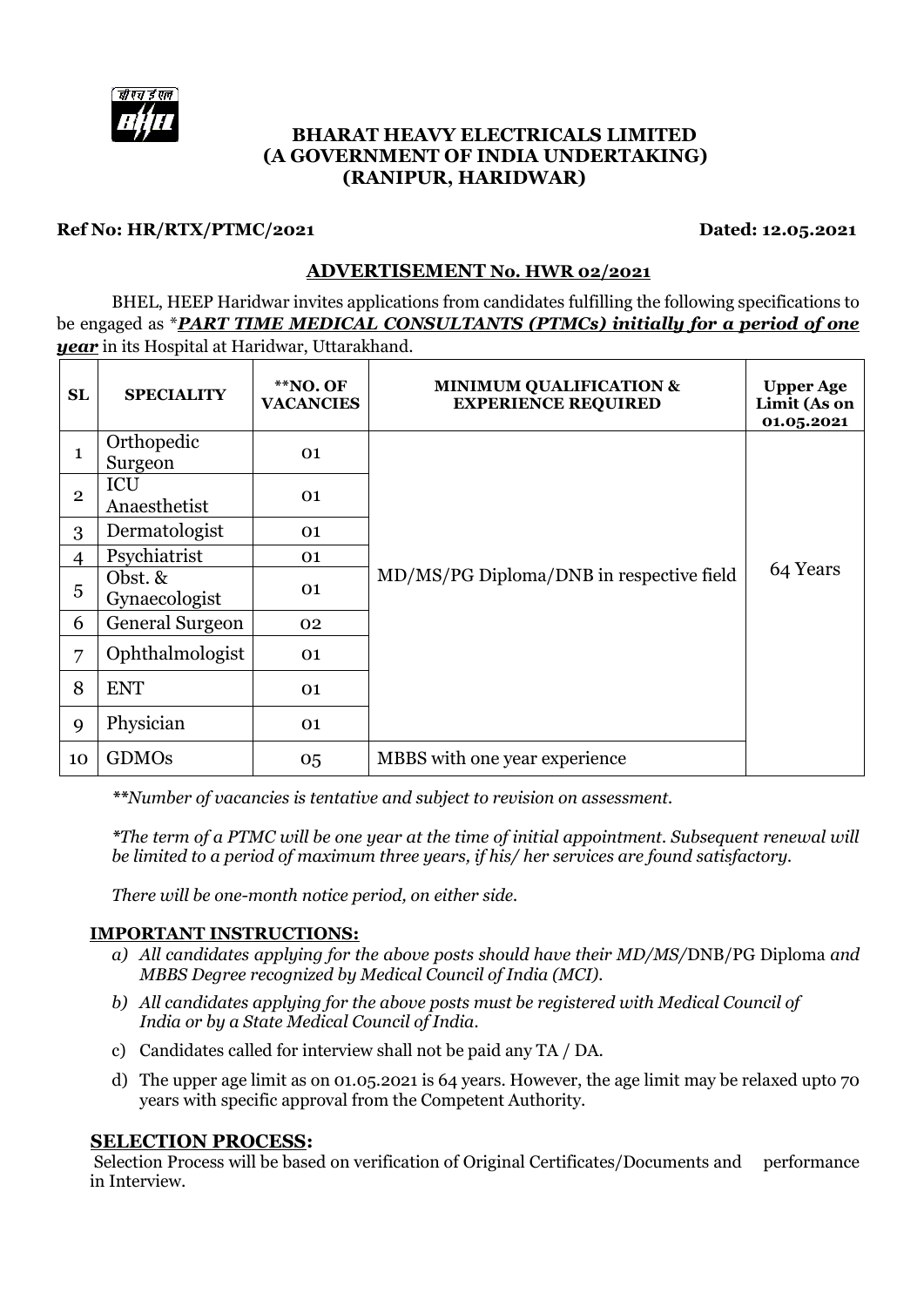# **MEDICAL FITNESS:**

The Applicant should have a sound health. The appointment shall be subject to meeting the good health standards. The candidates are advised in their own interest that they should get themselves thoroughly examined by a Competent Medical Officer. Medical Fitness Certificate will be required at the time of joining.

**REMUNERATION:** Based on qualification and hours of engagement, the remuneration will be as given below:

|                                                                          |                              | <b>Emoluments per hour (Rs.)</b>           |  |  |
|--------------------------------------------------------------------------|------------------------------|--------------------------------------------|--|--|
| S.No.                                                                    | Qualification                | In case of engagement for more than        |  |  |
|                                                                          |                              | 02 hours but less than 06 hours per<br>day |  |  |
| 1.                                                                       | MD/MS/DNB                    | $Rs. 530/-$ per hour                       |  |  |
| 2.                                                                       | PG Diploma                   | Rs. $460/-$ per hour                       |  |  |
| 3.                                                                       | MBBS with 01 year experience | $Rs. 350/-$ per hour                       |  |  |
| Note: Call duty charges as per Company Rules- Upto Rs. 15000/- per month |                              |                                            |  |  |

# **WORKING HOURS**

The working hours for a PTMO may be up to a *maximum of 06 hours* **in a day.**

# **CONVEYANCE CHARGES :**

On taking into account the local conditions w.r.t. distance, conveyance charges may be given as per the following during the period of engagement:

a) Upto 30 kms one way, conveyance charges may be given on actual basis, with the upper ceiling of Rs. 4500 per month, with the approval of the Unit Head.

b) Beyond 30 kms one way, conveyance charges may be given on actual basis, with the upper ceiling of Rs. 6000/- per month, on case to case basis, with the approval of the Unit Head.

# **HOW TO APPLY**

 $\cdot$  Interested candidates are required to download the blank application form (attached to this advertisement) from BHEL website <https://hwr.bhel.com/recruitment> and [https://careers.bhel.in](https://careers.bhel.in/) and send the scanned copy of their duly filled in application form along with self-attested photocopies of the following certificates by email to [artrect@bhel.in](mailto:artrect@bhel.in), with subject as **"Application for Part Time Medical Consultants-02/2021"** OR send it by post to **Recruitment Section, Ground Floor Main Administrative Building , HEEP, BHEL, Ranipur, Haridwar-249403, Uttarakhand.** so as to reach on OR before **24.05.2021**.

For any queries, may contact at phone No.-01334-28-5835.

Certificates/Documents to be enclosed.

- 1. Duly filled in Bio-Data Form.
- 2. High School Marksheet OR Certificate (As proof of Date of Birth)
- 3. Intermediate Marksheet and Certificate
- 4. MBBS all Semester Marksheets, Internship Certificate & Degree Certificate
- 5. All Marksheets and Relevant Certificate of MD/MS/DNB/PG Diploma
- 6. Registration Certificate issued by the Medical Council of India or by a State Medical Council
- 7. Proof of MD/MS/DNB/PG Diploma/MBBS degree being recognized by MCI.
- 8. Proof of Experience (experience certificate preferably on letter head of the organisation)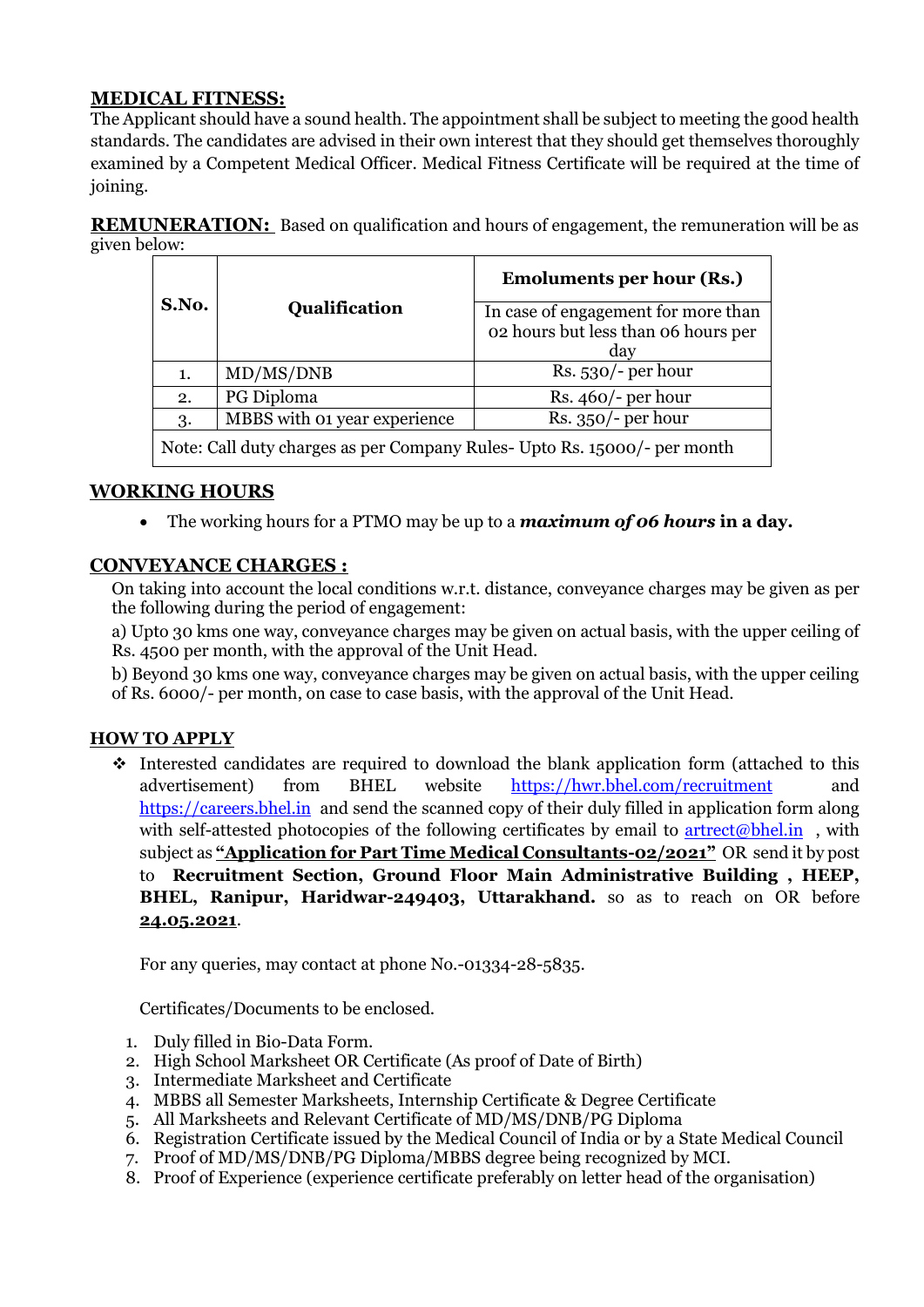# **GENERAL INSTRUCTIONS:**

- Candidates employed in Govt./Semi-Govt./Public Sector Undertakings/Nationalized Banks/Autonomous Bodies shall be required to apply through Proper Channel. However, in the event of difficulty, they may send the application directly and produce the no objection certificate/ resignation letter from their organization in the event of selection.
- $\cdot$  The candidates should ensure while applying that they fulfill the essential eligibility criteria and other requirements prescribed for the above posts and that the particulars furnished by them are correct in all respects. In case, it is detected at any stage of recruitment process that the candidates do not fulfill the essential eligibility criteria and /or does not comply with other requirements and /or he/she has furnished any incorrect / false information or has suppressed any relevant information / material fact(s), his / her candidature is liable to be rejected. If any of the above shortcomings is/are detected, even after appointment, his/her services are liable for suitable action including termination and prosecution.
- The Management reserves the right to Revise / Reschedule / Cancel / Suspend the recruitment process, if the need so arises, without assigning any further notice or reason thereof. The decision of the management shall be final and no appeal shall be entertained. The Company reserves the right to reject any application without assigning any reason whatsoever.
- Any legal proceedings in respect of any matter of claim or dispute arising out of this advertisement and /or an application in response thereto can be instituted only in Haridwar and Courts/Tribunals/Forums (Jurisdiction Courts) at Haridwar only shall have sole and exclusive jurisdiction to try any such cause / dispute.
- No candidates shall be entertained for engagement after the stipulated dates (i.e. last date for receipt of application and after scheduled dates of interview) and any correspondence in this regard shall be rejected.
- Management reserves the right to disqualify any candidate who is unable to produce relevant documents in proof of qualification and experience. No correspondence in this regard shall be entertained.
- $\triangleleft$  Candidates are advised to possess a valid e-mail ID. They are also advised to keep this e-mail ID active for a period of minimum one year, as any important intimation to them shall be provided by BHEL through e-mail.
- Any CORRIGENDUM/CHANGES/UPDATES shall be available ONLY on our website<br>https://hwr.bhel.com/recruitment and https://careers.bhel.in and NO <https://hwr.bhel.com/recruitment> and [https://careers.bhel.in](https://careers.bhel.in/) and NO INTIMATION SHALL BE GIVEN IN ANY NEWSPAPER/ANY OTHER MEDIA.
- Any form of canvassing or bringing extraneous pressure will be disqualification and will render the candidate ineligible for selection.

 **SDGM (HR) HEEP, BHEL, Haridwar**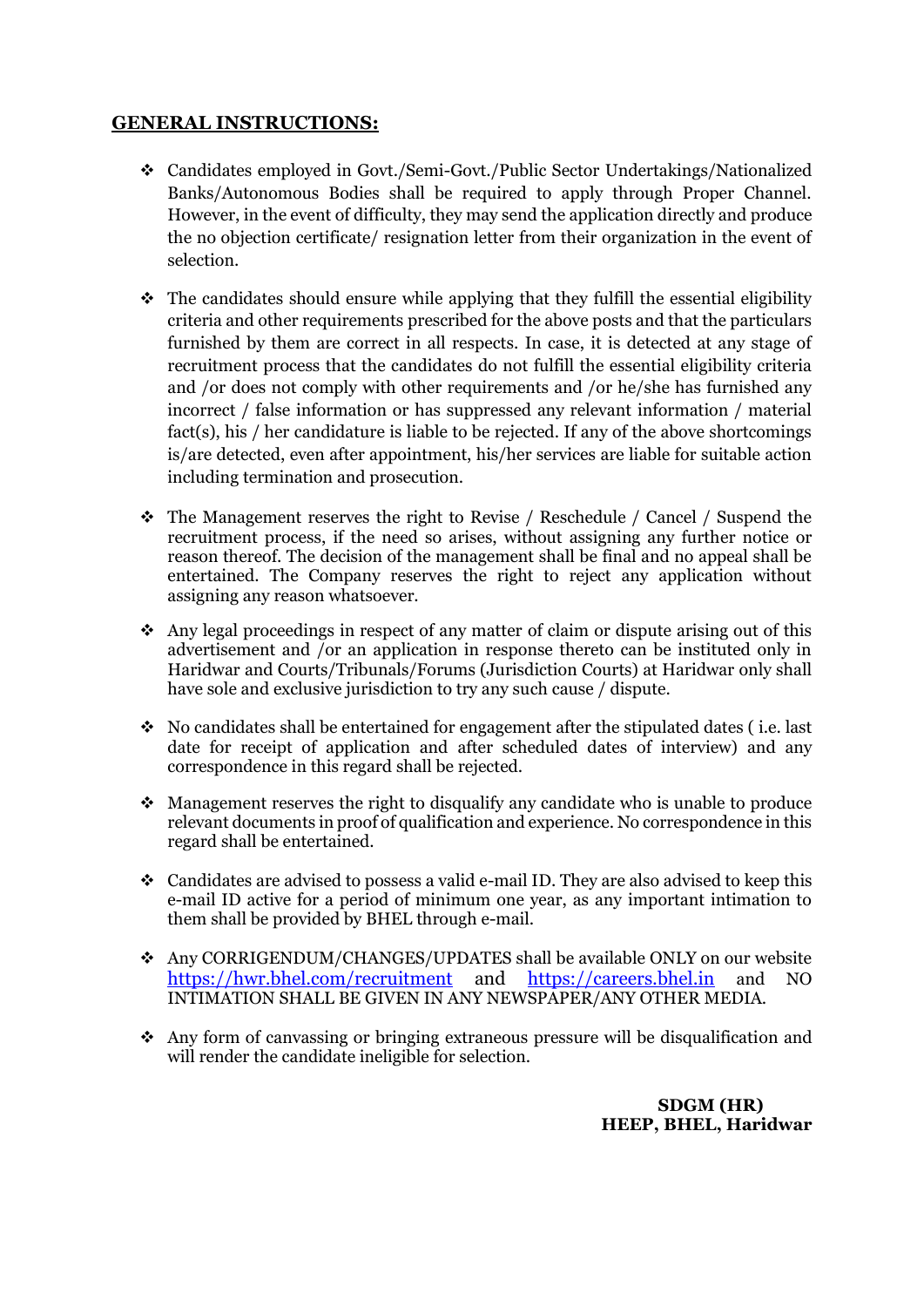

# **BHARAT HEAVY ELECTRICALS LIMITED HEEP, RANIPUR, HARIDWAR**

# **BIO DATA FORM FOR WALK-IN INTERVIEW FOR SELECTION AS PART TIME MEDICAL CONSULTANT**

(Duly filled Bio-Data Form to be sent to email id [artrect@bhel.in](mailto:artrect@bhel.in) along with documents/certificates)

PLEASE AFFIX PASSPORT SIZE PHOTOGRAPH SELF ATTESTED

| 1. POST APPLIED FOR: |                                                             |  |
|----------------------|-------------------------------------------------------------|--|
|                      | 2. NAME (IN CAPITAL LETTERS AS PER HIGH SCHOOL CERTIFICATE) |  |
|                      |                                                             |  |

| <b>FATHER'S NAME</b><br>3.               |                                                |
|------------------------------------------|------------------------------------------------|
| DATE OF BIRTH<br>4.<br>(dd/mm/yyyy)      | 5. AGE (in years & month)<br>as on 01.05.2021) |
| CATEGORY (GEN/SC/ST/OBC/EWS)<br>6.       | 7. NATIONALITY                                 |
| PHYSICALLY CHALLENGED?<br>YES / NO<br>8. | IF YES (VH/OH/HH)<br>% AGE                     |
| YES / NO<br>9. EX-SERVICEMAN?            | <b>YEARS OF SERVICE</b>                        |
| <b>10. ADDRESS FOR CORRESPONDENCE</b>    |                                                |
|                                          | District:<br>City:                             |
|                                          | State:<br>Pincode:                             |
| 11. EDUCATIONAL QUALIFICATIONS           |                                                |

| QUALIFICATION              | College/<br>University | Full Time/<br>Part Time | Specialisation | PERIOD<br>(FROM-<br>TO) | YEAR OF<br>PASSING | <b>MARKS</b><br>OBTD./<br>MAX.<br><b>MARKS</b> | % of<br><b>MARKS</b> | Whether<br>Recognised by<br>MCI |
|----------------------------|------------------------|-------------------------|----------------|-------------------------|--------------------|------------------------------------------------|----------------------|---------------------------------|
| <b>MBBS</b>                |                        |                         |                |                         |                    |                                                |                      |                                 |
| <b>INTERNSHIP</b>          |                        |                         |                |                         |                    |                                                |                      | $-NA-$                          |
| MD/MS/<br>DNB/<br>DMRD/DPM |                        |                         |                |                         |                    |                                                |                      |                                 |
| PG DIPLOMA                 |                        |                         |                |                         |                    |                                                |                      |                                 |
| <b>OTHERS</b>              |                        |                         |                |                         |                    |                                                |                      |                                 |